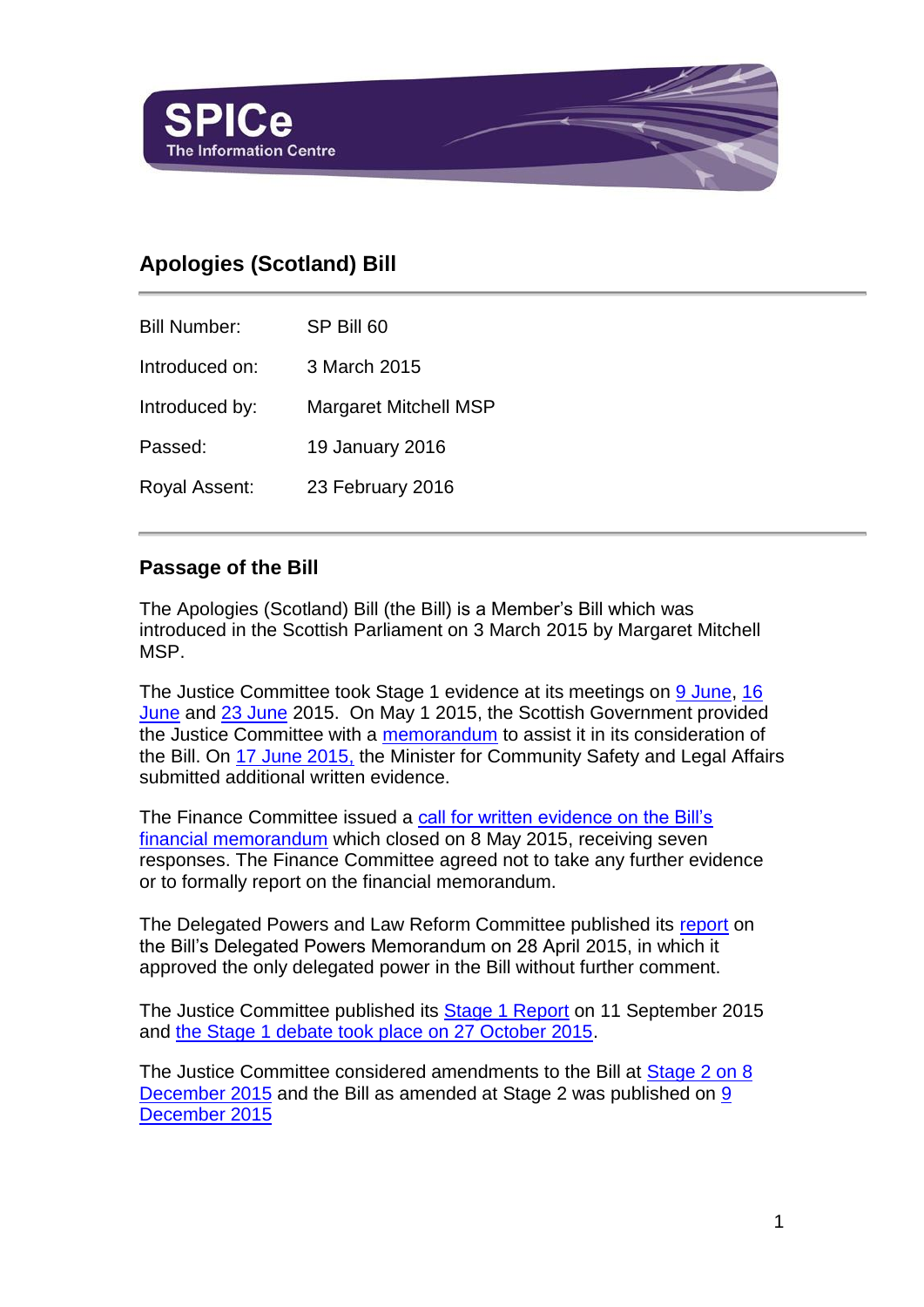The Stage 3 debate took place on [19 January 2016.](http://www.scottish.parliament.uk/parliamentarybusiness/report.aspx?r=10317&mode=pdf) The Bill received Royal Assent on 23 February 2016 to become the Apologies (Scotland) Act 2016 (asp 5).

### **Purpose and objectives of the Bill**

The [Bill](http://www.scottish.parliament.uk/S4_Bills/Tribunals%20(Scotland)%20Bill/b30s4-introd.pdf) proposed legislation which would stop apologies from being used as evidence of liability in most civil legal proceedings in Scotland (for example damages actions), the aim also being to encourage a change in people's attitudes towards apologising (Policy Memorandum, para. 4). The Bill follows similar legislation adopted in certain other common law jurisdictions –for example the USA, Canada and Australia.

## **Provisions of the Bill**

The main provisions in the Bill included:

- Rules restricting the use of apologies in civil legal proceedings (except for defamation proceedings and Fatal Accident Inquiries) by:
	- o making them inadmissible as evidence of liability; and
	- o prohibiting them from being used to the prejudice of the person making the apology.
- A wide definition of 'apology' going beyond simple statements of regret and also covering admissions of fault, factual statements, and undertakings taken to prevent problems recurring.

The Bill was drafted in very general terms and the Policy Memorandum suggested that the Scottish Ministers draw up separate guidance on the use of the legislation. According to the Policy Memorandum, this could be prepared in the six months following Royal Assent before the legislation comes into force (para 12).

## **Parliamentary consideration**

The wide definition of apology received particular attention in Parliament. In its Stage 1 Report, the Justice Committee noted the views of witnesses that the definition could result in individuals' rights to bring court actions being compromised as the evidence available to them might be reduced (see para. 66 of the report). The definition was amended at Stage 2 so that it no longer includes admissions of fault or statements of fact (undertakings to prevent problems recurring are, however, still covered).

The scope of the civil legal proceedings covered was also raised during the passage of the Bill. In its Stage 1 Report, the Committee considered that there were strong arguments for a number of other proceedings to be added to the list of exceptions to the Bill (i.e. in addition to defamation proceedings and Fatal Accident Inquiries). At Stage 2 the Bill was amended so that public inquiries and proceedings under the Children's Hearings (Scotland) Act 2011 were added to the list of exceptions.